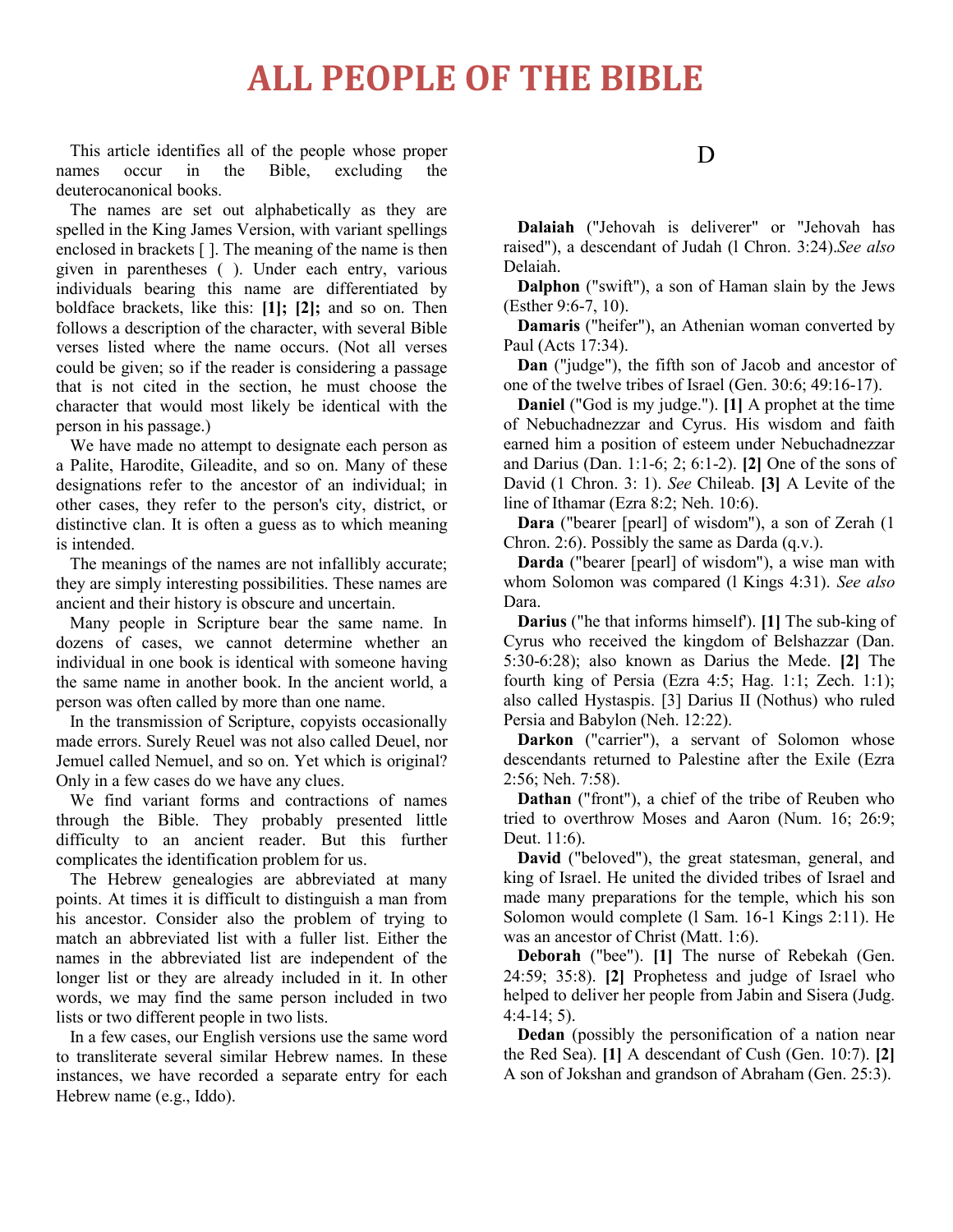## **ALL PEOPLE OF THE BIBLE**

Both [1] and [2] were founders of Arabian or Idumean tribes (Isa. 21:13). *See also* Dedan in "All the Places of the Bible."

**Dekar** ("lancer"), father of one of Solomon's commissaries (1 Kings 4:9).

**Delaiah** ("Jehovah has raised; Jehovah is deliverer"). **[1]**.One of David's priests (1 Chron. 24: 18). **[2]** A prince who urged Jehoiakim not to destroy the roll containing Jeremiah's prophecies (Jer. 36: 12,25). **[3]** Ancestor of a postexilic family that had lost its genealogy (Ezra 2:60; Neh. 7:62). **[4]** The father of Shemaiah (Neh. 6: 10). *See also* Dalaiah.

**Delilah** ("longing; dainty one"), a woman whom the Philistines paid to find Samson's source of strength (Judg. 16).

**Demas** ("popular"), a friend of Paul at Rome who later forsook him (Col. 4:14; 2 Tim. 4: 10; Philem. 24).

**Demetrius** ("belonging to Demeter"). **[1]** A Christian praised by John (3 John 12). **[2]** A silversmith who led the opposition against Paul at Ephesus (Acts 19:24-41).

**Deuel** ("knowledge of God"), father of Eliasaph (Num. 1:14). He is called Reuel in Numbers 2: 14; we do not know which name is original.

**Diblaim** ("two cakes; double embrace"), father-in-law of Hosea (Hos, 1:3).

**Dibri** ("eloquent" or "on the pasture born"), a descendant of Dan whose daughter married an Egyptian; her son was stoned for blasphemy (Lev. 24: 11).

**Didymus**. *See* Thomas.

**Diklah** ("place of palms"), a son of Joktan (Gen. 10:27; 1 Chron. 1:21).

**Dinah** ("justice"), the daughter of Jacob and Leah who was violated by Hamor; this resulted in a tribal war (Gen. 34).

**Dionysius** ("Bacchus"), a member of the supreme court at Athens converted by Paul (Acts 17:34).

**Diotrephes** ("nourished by Jupiter"), a person who opposed John's authority (3 John 9-10).

**Diphath**. *See* Riphath.

**Dishan** ("antelope" or "leaping"), a son of Seir (Gen. 36:21, 28, 30; 1 Chron. 1:38, 42). *See also* Dishon.

**Dishon** ("antelope" or "leaping"). **[1]** A son of Seir (Gen. 36:21, 30; 1 Chron. 1:38). **[2]** A grandson of Seir (Gen. 36:25; 1 Chron. 1:41). *See also* Dishan.

**Dodai**. *See* Dodo.

**Dodanim [Rodanim]** (personification of the Island of Rhodes), the son of Javan (Gen. 10:4). First Chronicles 1:7 states his name as Rodanim; many scholars consider Rodanim to be original.

**Dodavah** ("loved of Jehovah"), father of Eliezer (2 Chron. 20:37).

**Dodo [Dodai]** ("beloved"). **[1]** The grandfather of Tola, a judge (Judg. 10:1). **[2]** A commander of one of the divisions of David's army and father of Eleazar [3] (2 Sam. 23:9; 1 Chron. 11:12; 27:4). **[3]** Father of Elhanan [2] (2 Sam. 23:24; 1 Chron. 11:26).

**Doeg** ("anxious; cared for"), a servant of King Saul who executed the priests of Nob on Saul's orders (1 Sam. 21:7; 22:9-19).

**Dorcas**. *See* Tabitha.

**Drusilla** ("watered by dew"), a Jewess, the daughter of Herod Agrippa I and wife of Felix; she and Felix heard a powerful message of Paul's (Acts 24:24-25).

**En-gedi** . This spring of fresh water is En-gedi, where David hid from Saul (1 Sam. 23:29). Located in the northeast corner of the Negev Desert, the fountain creates an oasis rich with semi-tropical vegetation and celebrated for its palms, vineyards, and balsam (Song of Sol. 1:14).